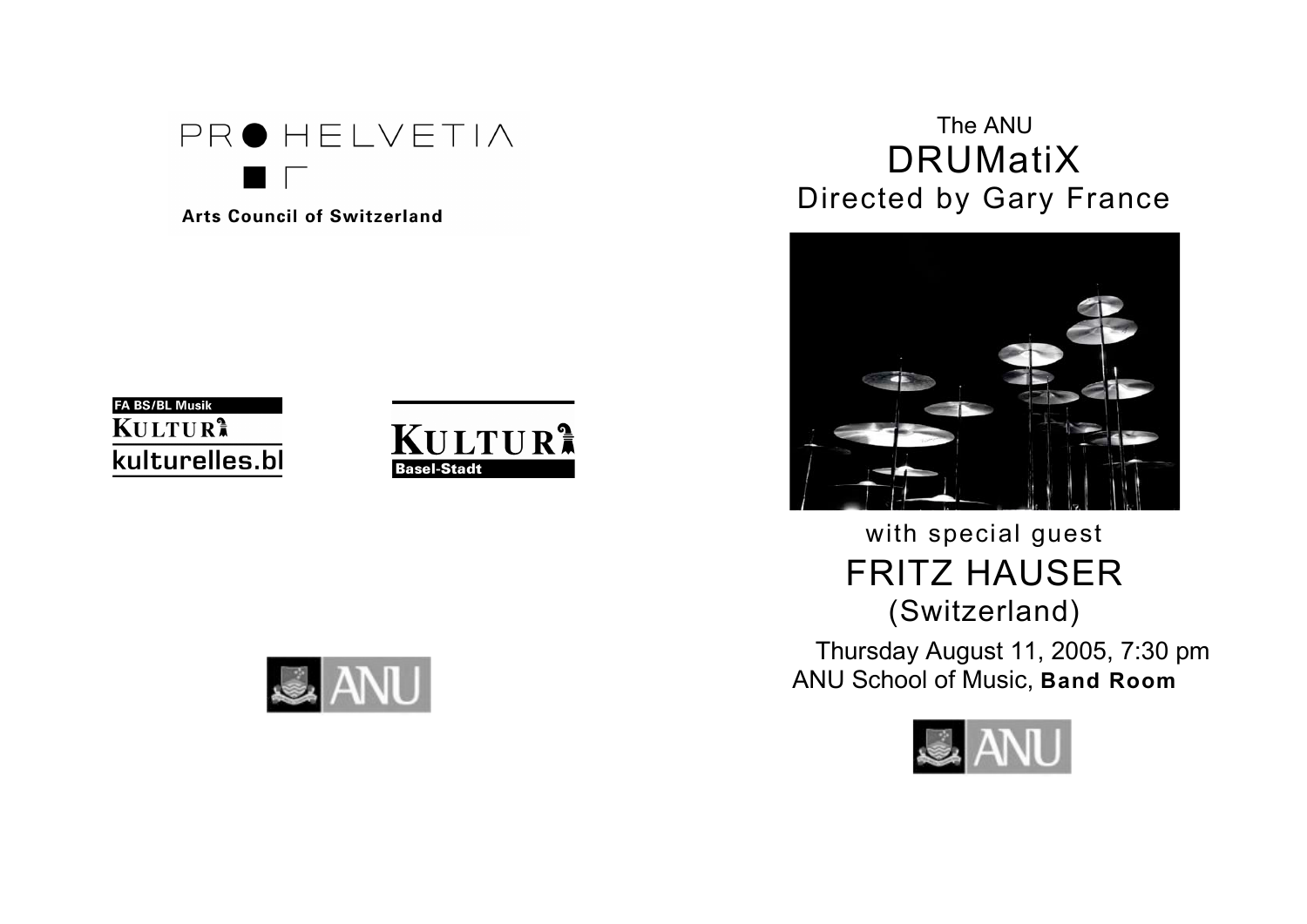## **PROGRAM 75 minutes**

In this concert compositions flow together with improvised pieces, forming a developing "soundscape". For this reason, please hold your applause until the conclusion. There will be no interval.

**Tutuguri** Fritz Hauser (1985) Reflection over a piece for solo xylophone: The ANU DRUMatiX.

**Zeichnung Example 2002 Fritz Hauser (2002)** Duo for percussion: Chi-Hsia LAI & Adam Jeffrey

**Improvisation 1,** performed by all

**Solo** Fritz Hauser (2005)

**As we are speaking As we** are **speaking As we** are **speaking Example 2004**)

Quartet for percussion: Veronica Walshaw, Lisa Chi-Hsia LAI, Adam Dickson, Charles Martin

**Die Klippe** Fritz Hauser (1995)

Solo Marimba and Three Cymbals: Jessica Dai - Soloist

**Improvisation 2**, performed by all

**Duo** Gary France & Fritz Hauser (2005)

**Le** souvenir **Example 2018** Eritz Hauser (1996) Quartet for percussion: Adam Dickson, Adam Jeffrey, Ben Wilson, Michael Stevens

**Improvisation 3**, performed by all

**nothing will ever change** Fritz Hauser (1998)

For 10 percussionists: The ANU DRUMatiX

## **PROGRAMME NOTES**

This is percussion music that explores the limits of sounds and silence. Over the past 20 years I have been experimenting with dynamic possibilities of percussion instruments and their interaction within varying acoustical surroundings and through collaboration with numerous artists including musicians, dancers actors, painters and architects.

Each concert tries to make use of the particularities of the specific performance space. This evening's concert began over 12 months ago with my first performance of "Drum with Man" in this unique space and includes now a series of improvisations which have been developed with the performers during my 2005 residency at the Australian National University.

What will make tonight's performance unique for the DRUMatiX will be the inclusion of the audience! The acoustical and physical properties of the environment are profoundly changed with the addition of people.

### *Each performance is unique, listen carefully.*

*Fritz Hauser (2005)*